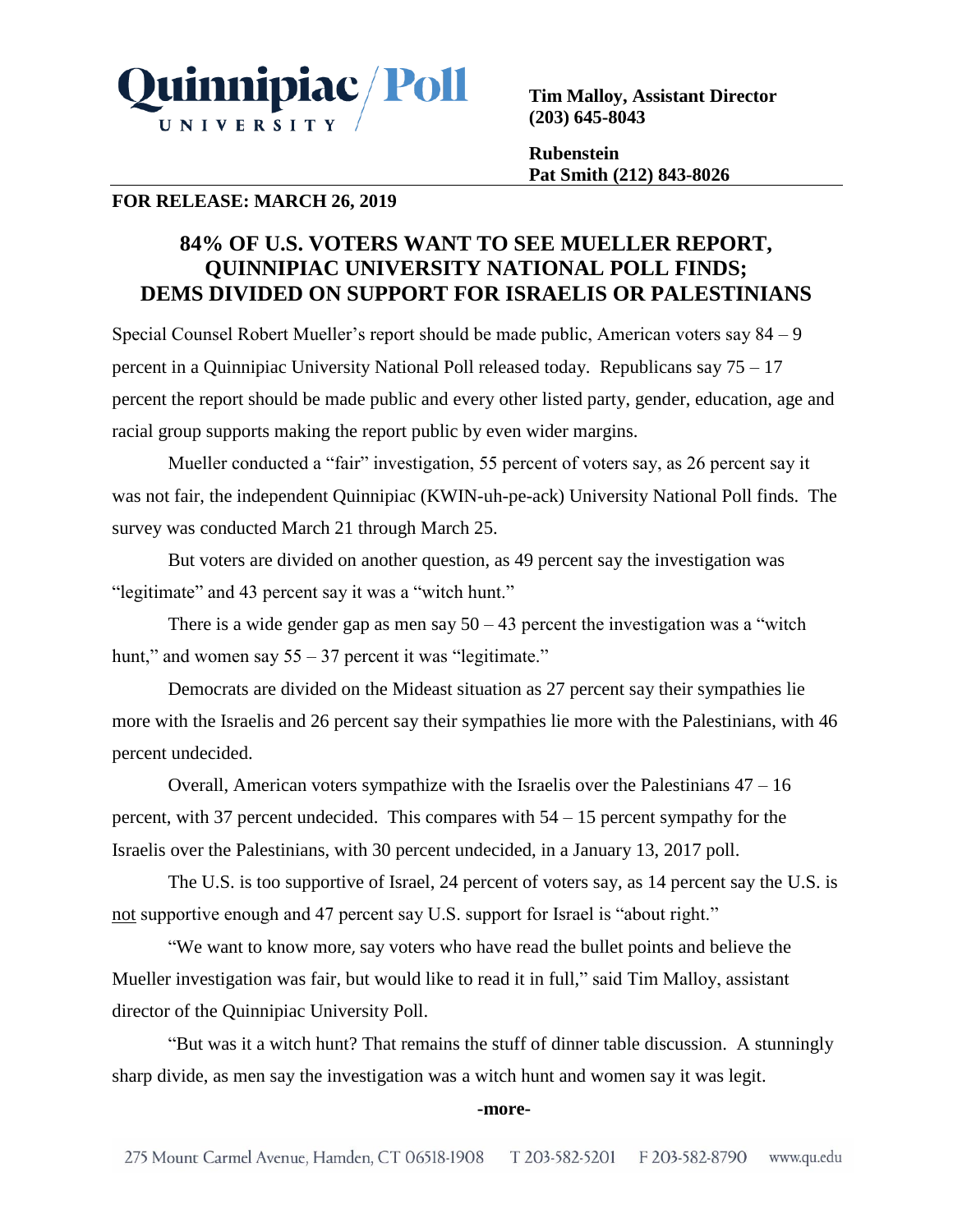#### **Quinnipiac University Poll/March 26, 2019 – page 2**

"President Donald Trump embraces embattled Israeli Prime Minister Bibi Netanyahu, while overall sympathy for the Israelis slips a bit among voters," Malloy added.

American voters give President Donald Trump a negative 39 – 55 percent job approval rating, compared to a negative 38 – 55 percent approval rating March 5.

President Trump is mentally stable, 48 percent of voters say, as 44 percent say he is not stable. Voters say  $72 - 21$  percent that Trump is not a good role model for children.

And voters say 63 – 28 percent that Trump should stop tweeting from his personal account. Republicans say  $49 - 39$  percent that Trump should keep tweeting, the only listed group that supports this practice.

"Stop tweeting! American voters say 2-1. But from the GOP, 'Good with us. Tweet on, Mr. President,'" Malloy said.

### **Health Care**

American voters say  $55 - 32$  percent they would prefer to improve rather than replace the health care system in the U.S. No listed group prefers replacing the health care system.

But 43 percent say it's a "good idea" to remove the current health care system and replace it with a single payer system in which Medicare is expanded to cover all medical expenses, while 45 percent say "Medicare for all" is a "bad idea."

Support is  $51 - 30$  percent for keeping the current health care system while allowing all adults the option of buying into Medicare. Among Republicans, 43 percent support this Medicare buy-in option, with 39 percent opposed.

#### **White Supremacists**

White supremacist groups pose an immediate threat to the U.S., 42 percent of voters say, as 20 percent say these groups are a threat, but not an immediate one, and 29 percent say these groups are not a threat.

From March 21 – 25, Quinnipiac University surveyed 1,358 voters nationwide with a margin of error of +/- 3.3 percentage points, including the design effect.

The Quinnipiac University Poll, directed by Douglas Schwartz, Ph.D., conducts gold standard surveys using random digit dialing with live interviewers calling landlines and cell phones. The Quinnipiac University Poll conducts nationwide surveys and polls in more than a dozen states on national and statewide elections, as well as public policy issues.

**Visit [poll.qu.edu](https://poll.qu.edu/) or [www.facebook.com/quinnipiacpoll](http://www.facebook.com/quinnipiacpoll)  Call (203) 582-5201, or follow us on [Twitter](http://twitter.com/QuinnipiacPoll) @QuinnipiacPoll.**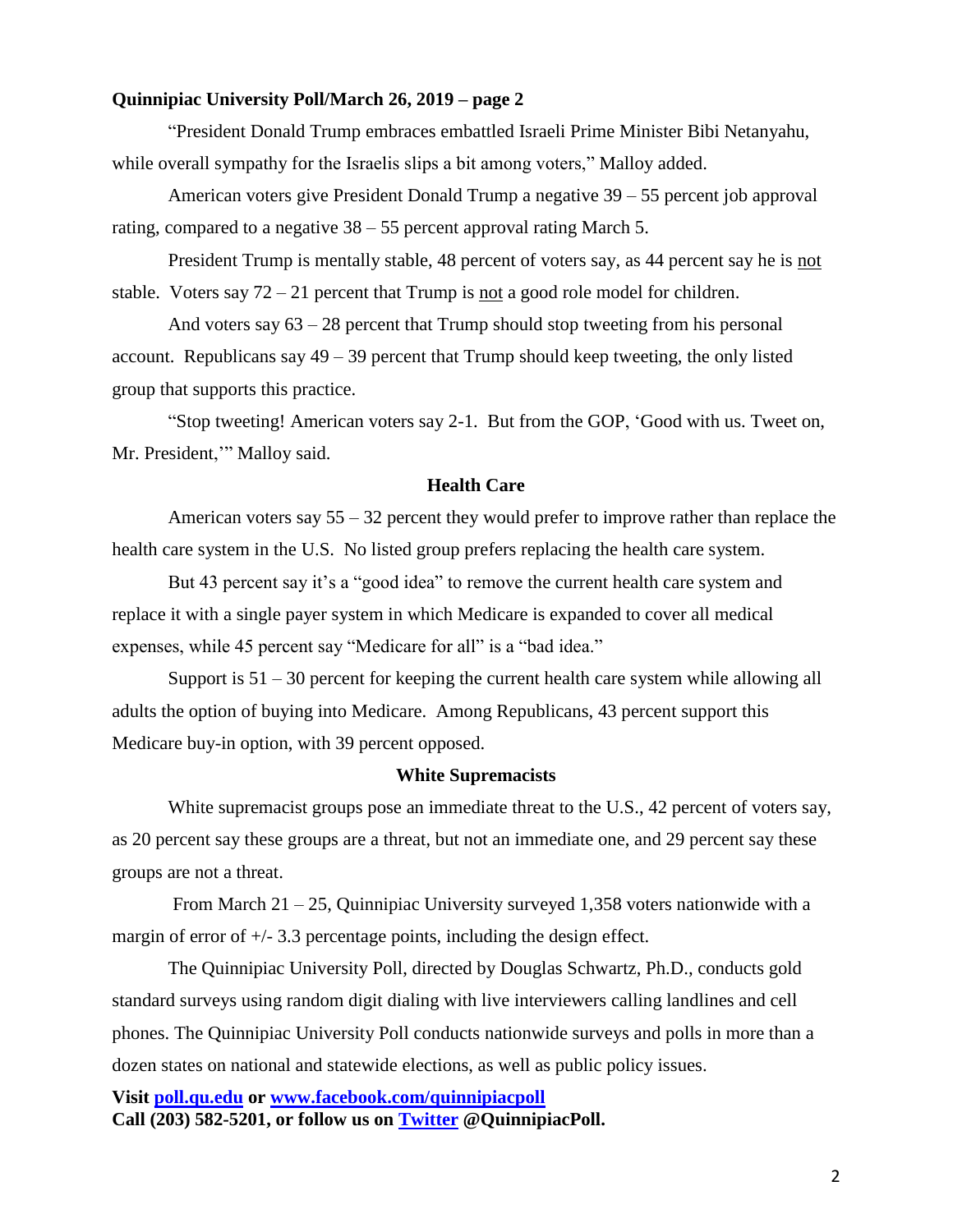4. Do you approve or disapprove of the way Donald Trump is handling his job as president?

|                                |                     |                  |                                      |                |                |                | WHITE<br>COLLEGE DEG |                            |           |
|--------------------------------|---------------------|------------------|--------------------------------------|----------------|----------------|----------------|----------------------|----------------------------|-----------|
|                                | Tot                 | Rep              | Dem                                  | Ind            | Men            | Wom            | Yes                  | No                         |           |
| Approve<br>Disapprove<br>DK/NA | 39%<br>55<br>5      | 89%<br>9<br>3    | 3 <sup>°</sup><br>97<br>$\mathbf{1}$ | 35%<br>56<br>9 | 46%<br>47<br>7 | 33%<br>63<br>4 | 43%<br>52<br>5       | 53%<br>41<br>5             |           |
|                                | AGE IN<br>$18 - 34$ | YRS<br>$35 - 49$ | $50 - 64$                            | $65+$          | WHITE<br>Men   | Wom            | Wht                  | Blk                        | Hsp       |
| Approve<br>Disapprove<br>DK/NA | 22%<br>71<br>7      | 38%<br>58<br>5   | 48%<br>47<br>4                       | 42%<br>53<br>5 | 54%<br>40<br>6 | 43%<br>53<br>5 | 48%<br>47<br>5       | 10 <sub>8</sub><br>85<br>5 | 26%<br>73 |

TREND: Do you approve or disapprove of the way Donald Trump is handling his job as president?

|  |              | App                                         | Dis | DK/NA |
|--|--------------|---------------------------------------------|-----|-------|
|  |              |                                             |     |       |
|  | Mar 26, 2019 | 39                                          | 55  | 5     |
|  | Mar 05, 2019 | 38                                          | 55  | 6     |
|  | Jan 29, 2019 | 38                                          | 57  | 5     |
|  | Jan 15, 2019 | 41                                          | 55  | 3     |
|  | Dec 19, 2018 | 39                                          | 52  | 8     |
|  | Nov 20, 2018 | 41                                          | 54  | 6     |
|  | Oct 02, 2018 | 41                                          | 53  | 6     |
|  | Sep 10, 2018 | 38                                          | 54  | 8     |
|  | Aug 14, 2018 | 41                                          | 54  | 5     |
|  | Jul 24, 2018 | 38                                          | 58  | 4     |
|  |              | See additional trend information on website |     |       |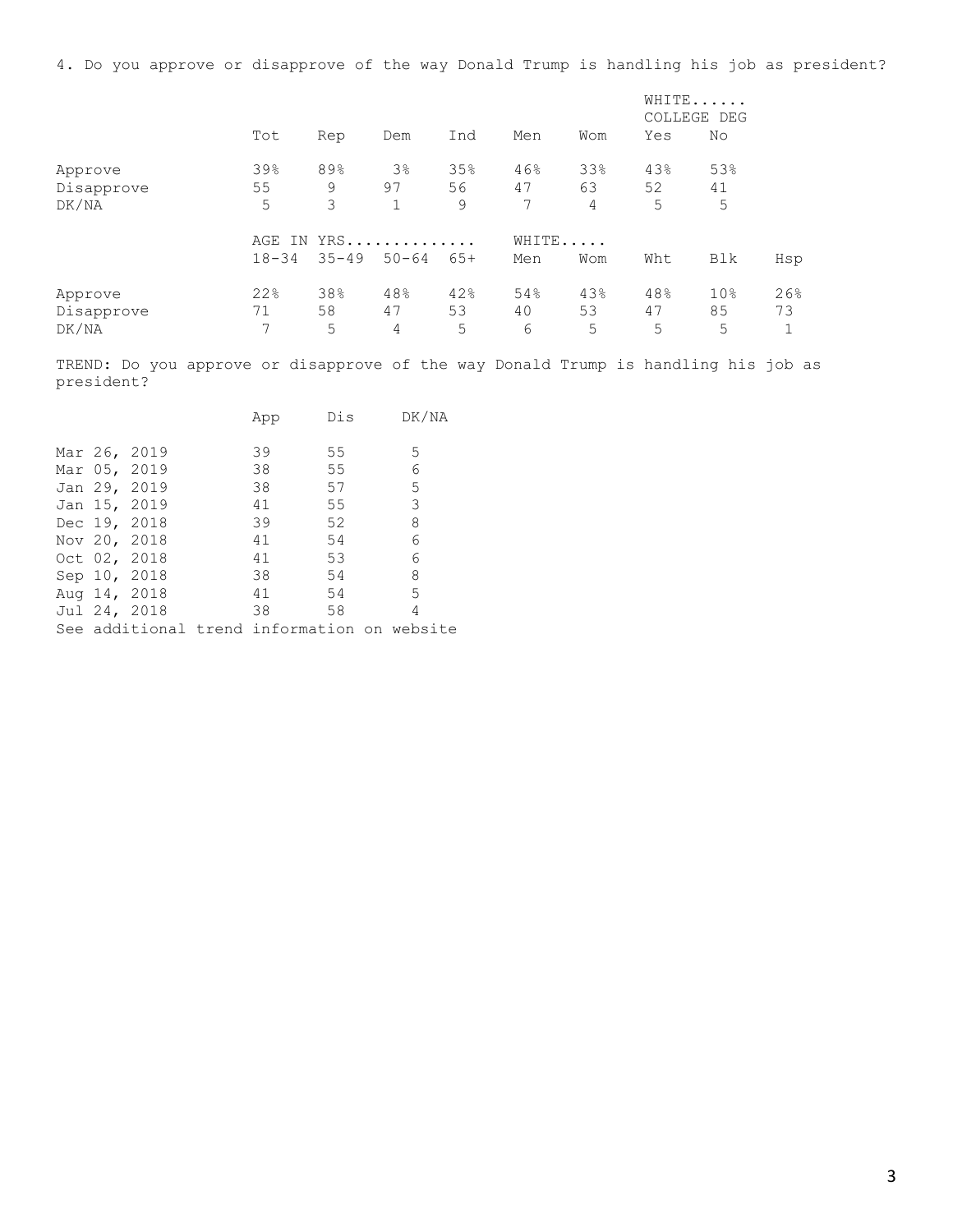4a. Do you approve or disapprove of the way Donald Trump is handling his job as president? COMBINED WITH: (If approve/disapprove q4) Do you strongly or somewhat approve/disapprove?

|                     |                 |           |           |       |       |     |     | WHITE<br>COLLEGE DEG |                |  |
|---------------------|-----------------|-----------|-----------|-------|-------|-----|-----|----------------------|----------------|--|
|                     | Tot             | Rep       | Dem       | Ind   | Men   | Wom | Yes | No                   |                |  |
| Approve strongly    | 28%             | 69%       | $1\%$     | 19%   | 30%   | 25% | 29% | 38%                  |                |  |
| Approve smwht       | 11              | 18        |           | 16    | 15    |     | 13  | 14                   |                |  |
| Disapprove smwht    | 8               | 5         | 7         | 12    | 10    |     | 8   | 9                    |                |  |
| Disapprove strongly | 47              | 3         | 89        | 43    | 36    | 56  | 44  | 32                   |                |  |
| DK/NA               | 6               | 4         | 1         | 10    | 8     | 5   | 6   | 7                    |                |  |
|                     | AGE<br>IN.      |           | YRS       |       | WHITE |     |     |                      |                |  |
|                     | $18 - 34$       | $35 - 49$ | $50 - 64$ | $65+$ | Men   | Wom | Wht | Blk                  | Hsp            |  |
| Approve strongly    | 10 <sub>8</sub> | 26%       | 35%       | 32%   | 37%   | 32% | 34% | $7\%$                | 16%            |  |
| Approve smwht       | 11              | 12        | 13        | 9     | 16    | 11  | 13  | 3                    | 8              |  |
| Disapprove smwht    | 17              | 9         | 5         | 4     | 9     | 7   | 8   | 10                   | 10             |  |
| Disapprove strongly | 53              | 49        | 41        | 49    | 31    | 45  | 38  | 76                   | 63             |  |
| DK/NA               | 9               | 5         | 6         | 6     | 7     | 5   | 6   | 5                    | $\overline{2}$ |  |

TREND: Do you approve or disapprove of the way Donald Trump is handling his job as president? COMBINED WITH: (If approve/disapprove) Do you strongly or somewhat approve/disapprove?

|  |              | APPROVE                                     |                 |                                   | DISAPPROVE |   |  |
|--|--------------|---------------------------------------------|-----------------|-----------------------------------|------------|---|--|
|  |              |                                             |                 | Strngly Smwht Smwht Strngly DK/NA |            |   |  |
|  |              |                                             |                 |                                   |            |   |  |
|  | Mar 26, 2019 | 28                                          | 11              | 8                                 | 47         | 6 |  |
|  | Mar 05, 2019 | 28                                          | 9               | 9                                 | 46         | 8 |  |
|  | Jan 29, 2019 | 29                                          |                 | 6                                 | 50         | 5 |  |
|  | Jan 15, 2019 | 33                                          | 8               | 5                                 | 50         | 4 |  |
|  | Dec 19, 2018 | 31                                          | 8               |                                   | 46         | 8 |  |
|  | Nov 20, 2018 | 31                                          | 9               | 6                                 | 47         |   |  |
|  | Oct 02, 2018 | 31                                          | 10 <sup>°</sup> | 6                                 | 46         | 7 |  |
|  | Sep 10, 2018 | 27                                          | 10              | 6                                 | 48         | 9 |  |
|  | Aug 14, 2018 | 30                                          | 10              | 6                                 | 48         | 6 |  |
|  | Jul 24, 2018 | 28                                          | 10              | 7                                 | 51         | 5 |  |
|  |              | See additional trend information on website |                 |                                   |            |   |  |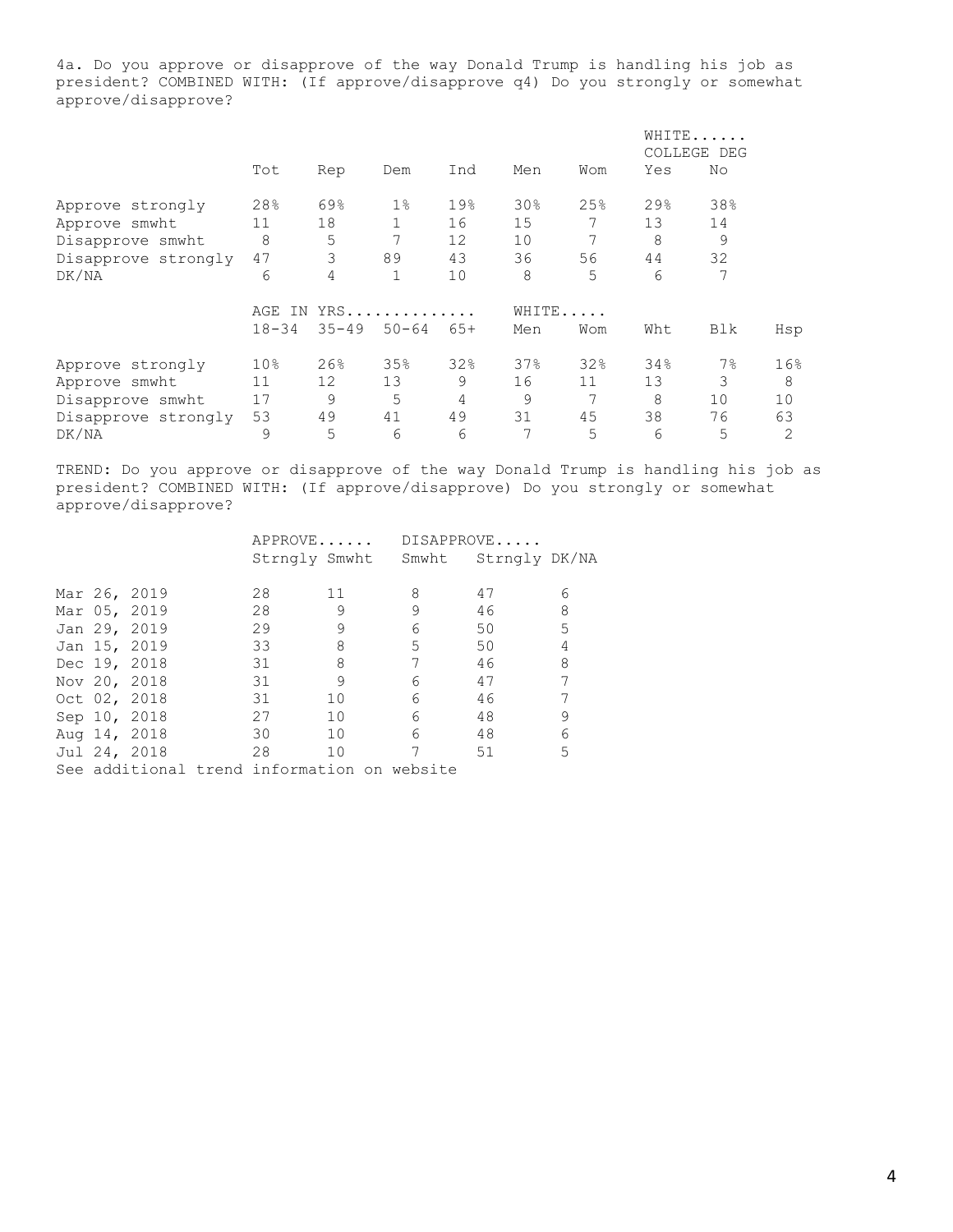23. Do you think that President Trump is a good role model for children, or not?

|                                        |  |         |                                             |                                  |                |                                                                                     |                                    |                       | WHITE<br>COLLEGE DEG  |                |
|----------------------------------------|--|---------|---------------------------------------------|----------------------------------|----------------|-------------------------------------------------------------------------------------|------------------------------------|-----------------------|-----------------------|----------------|
|                                        |  | Tot     | Rep                                         | Dem                              | Ind            | Men                                                                                 | Wom                                | Yes                   | No                    |                |
| Yes/Good role model 21%<br>No<br>DK/NA |  | 72<br>7 | 50%<br>37 97<br>13                          | 2 <sup>°</sup><br>1              | 14%<br>78<br>8 | 22%<br>70<br>8                                                                      | 20%<br>74 72 61<br>$7\phantom{.0}$ | 21%<br>7              | 30%<br>9              |                |
|                                        |  |         | AGE IN YRS<br>$18-34$ $35-49$ $50-64$ $65+$ |                                  |                | WHITE<br>Men                                                                        | Wom                                | Wht                   | Blk                   | Hsp            |
| Yes/Good role model 10%<br>No<br>DK/NA |  | 3       | 19 <sup>8</sup><br>88 77 64 67<br>3         | 28 <sup>°</sup><br>$\mathcal{Q}$ | 22%<br>10      | 27%<br>65<br>7                                                                      | 25%<br>67 —<br>$\mathsf{Q}$        | $26\%$<br>66 — 1<br>8 | $4\,$ $\,$<br>95<br>1 | 13%<br>83<br>4 |
|                                        |  |         |                                             |                                  |                | TREND: Do you think that President Trump is a good role model for children, or not? |                                    |                       |                       |                |

|  |              | Yes | No | DK/NA |
|--|--------------|-----|----|-------|
|  | Mar 26, 2019 | 21  | 72 |       |
|  | Mar 05, 2019 | 22  | 71 |       |
|  | Jun 06, 2018 | 27  | 69 |       |
|  | Mar 21, 2018 | 29  | 67 | 4     |
|  | Jan 25, 2018 | 29  | 67 |       |

24. Do you think that President Trump is mentally stable, or not?

|            |           |        |                     |     |       |     |     | WHITE<br>COLLEGE DEG |     |
|------------|-----------|--------|---------------------|-----|-------|-----|-----|----------------------|-----|
|            | Tot       | Rep    | Dem                 | Ind | Men   | Wom | Yes | No                   |     |
| Yes/Stable | 48%       | $91\%$ | 13%                 | 46% | 57%   | 39% | 51% | 62%                  |     |
| No         | 44        | 5      | 81                  | 42  | 33    | 54  | 42  | 32                   |     |
| DK/NA      | 8         | 4      | 6                   | 12  | 9     | 7   | 8   | 6                    |     |
|            |           |        | AGE IN YRS          |     | WHITE |     |     |                      |     |
|            | $18 - 34$ |        | $35 - 49$ $50 - 64$ | 65+ | Men   | Wom | Wht | Blk                  | Hsp |
| Yes/Stable | 39%       | 44%    | 55%                 | 49% | 65%   | 48% | 57% | 15%                  | 35% |
| No         | 51        | 48     | 40                  | 44  | 27    | 46  | 37  | 72                   | 56  |
| DK/NA      | 10        | 8      | 6                   | 7   | 7     | 6   | 7   | 13                   | 9   |

TREND: Do you think that President Trump is mentally stable, or not?

|  |              | Yes/<br>Stable | N∩ | DK/NA |
|--|--------------|----------------|----|-------|
|  | Mar 26, 2019 | 48             | 44 | 8     |
|  | Sep 10, 2018 | 48             | 42 | 10    |
|  | Jan 17, 2018 | 4.5            | 47 | Я     |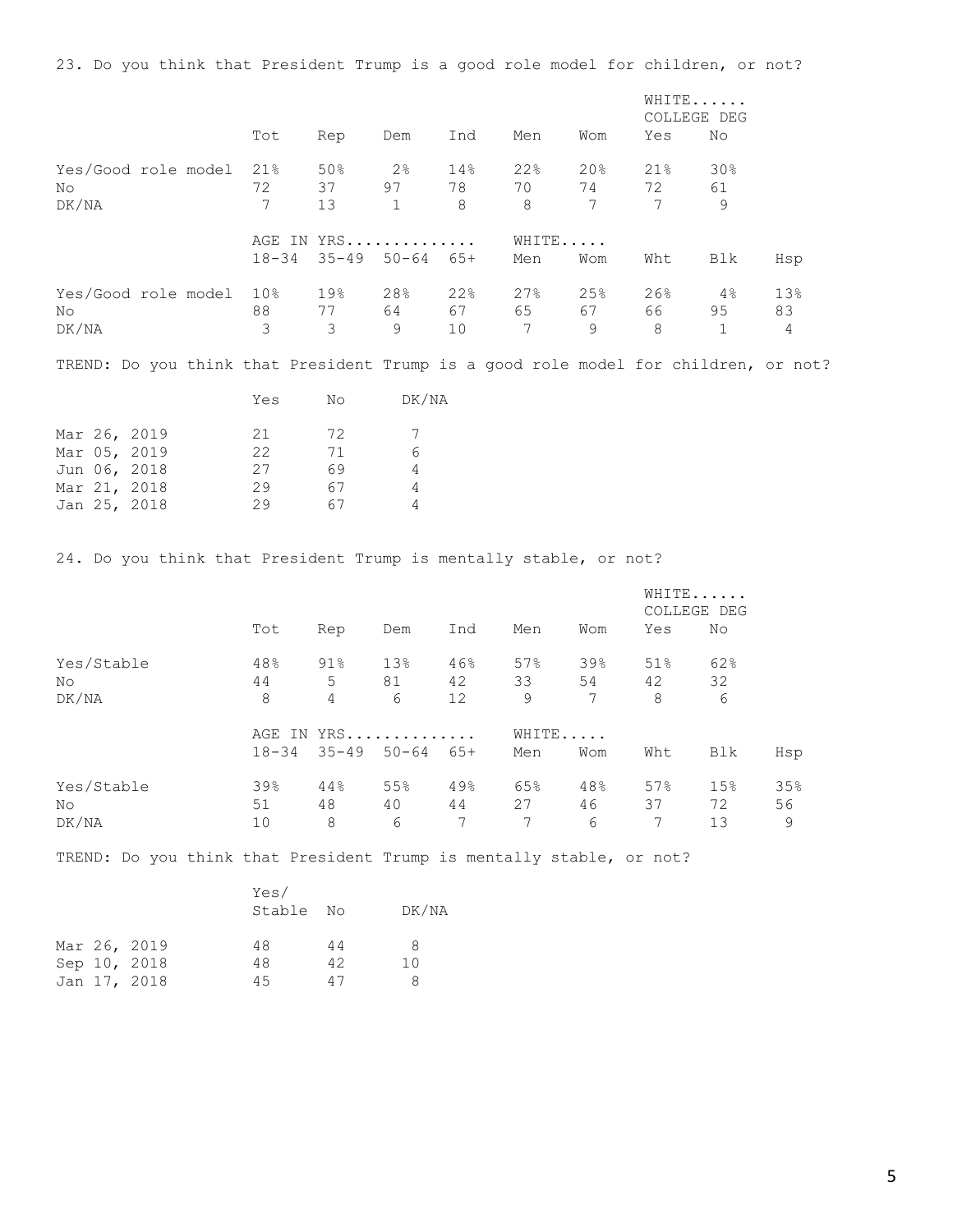25. In general, would you prefer to improve the current health care system in the United States, or would you prefer to replace the current health care system in the United States with something new?

|                  |           |              |            |       |       |                |     | WHITE<br>COLLEGE DEG |     |
|------------------|-----------|--------------|------------|-------|-------|----------------|-----|----------------------|-----|
|                  | Tot       | Rep          | Dem        | Ind   | Men   | Wom            | Yes | No                   |     |
| Improve system   | 55%       | 49%          | 60%        | 58%   | 51%   | 60%            | 56% | 52%                  |     |
| Replace system   | 32        | 36           | 32         | 29    | 36    | 29             | 33  | 35                   |     |
| KEEP AS IS (VOL) | 4         | 6            | 4          | 3     | 5     | $\overline{4}$ | 4   | 5                    |     |
| DK/NA            | 8         | 9            | 4          | 9     | 7     | 8              | 7   | 8                    |     |
|                  |           |              | AGE IN YRS |       | WHITE |                |     |                      |     |
|                  | $18 - 34$ | $35 - 49$    | $50 - 64$  | $65+$ | Men   | Wom            | Wht | Blk                  | Hsp |
| Improve system   | 53%       | 56%          | 58%        | 55%   | 49%   | 58%            | 54% | 61%                  | 56% |
| Replace system   | 40        | 36           | 30         | 25    | 39    | 30             | 34  | 29                   | 30  |
| KEEP AS IS (VOL) | 2         | $\mathbf{1}$ | 5          | 10    | 5     | 4              | 4   | 5                    | 3   |
| DK/NA            | 5         | 7            | 7          | 11    | 7     | 9              | 8   | 5                    | 10  |

26. Do you think that removing the current health care system and replacing it with a single payer system, in which the federal government would expand Medicare to cover the medical expenses of every American citizen, is a good idea or a bad idea?

|           |     |     |                               |     |     |       | WHITE<br>COLLEGE DEG |                 |     |
|-----------|-----|-----|-------------------------------|-----|-----|-------|----------------------|-----------------|-----|
|           | Tot | Rep | Dem                           | Ind | Men | Wom   | Yes                  | No              |     |
| Good idea | 43% | 14% | 69%                           | 42% | 43% | 43%   | 38%                  | 35%             |     |
| Bad idea  | 45  | 79  | 19                            | 43  | 49  | 41    | 51                   | 55              |     |
| DK/NA     | 12  | 7   | 12                            | 15  | 8   | 15    | 11                   | 11              |     |
|           |     |     | AGE IN YRS                    |     |     | WHITE |                      |                 |     |
|           |     |     | $18-34$ $35-49$ $50-64$ $65+$ |     | Men | Wom   | Wht                  | Blk             | Hsp |
| Good idea | 57% | 47% | 40%                           | 35% | 36% | 36%   | 36%                  | 75%             | 51% |
| Bad idea  | 35  | 40  | 50                            | 50  | 57  | 49    | 53                   | 12 <sup>°</sup> | 35  |
| DK/NA     | 8   | 14  | 11                            | 15  | 6   | 15    | 11                   | 13              | 13  |

TREND: Do you think that removing the current health care system and replacing it with a single payer system, in which the federal government would expand Medicare to cover the medical expenses of every American citizen, is a good idea or a bad idea?

|  |              | Good | Bad | DK/NA |
|--|--------------|------|-----|-------|
|  | Mar 26, 2019 | 43   | 4.5 | 12    |
|  | Sep 28, 2017 | 46   | 41  | 13    |
|  | Aug 03, 2017 | 51   | 38  | 11    |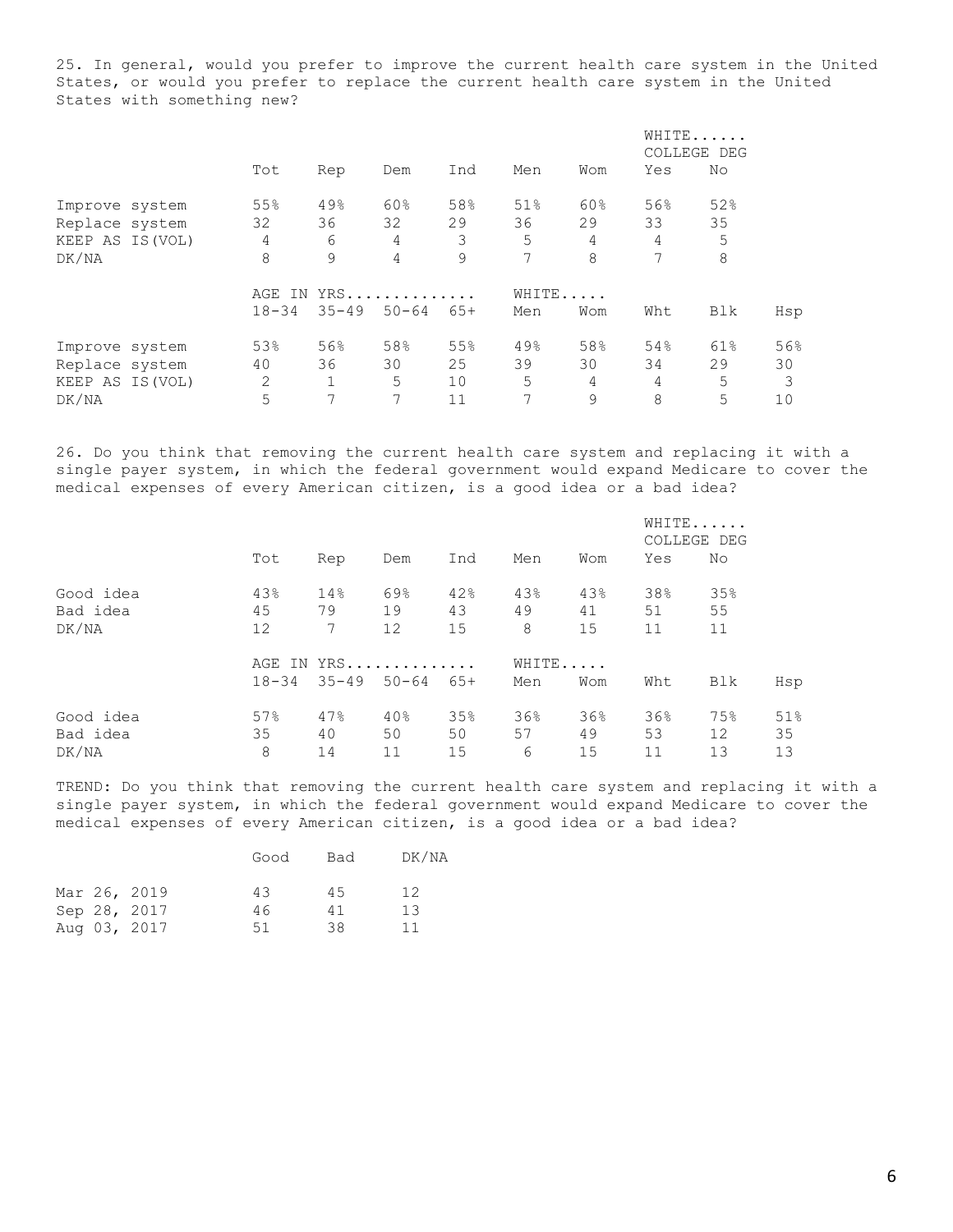27. Do you think that keeping the current health care system but allowing all adults the option of buying into Medicare is a good idea or a bad idea?

|           |     |     |                               |     |     |       |     | WHITE<br>COLLEGE DEG |     |
|-----------|-----|-----|-------------------------------|-----|-----|-------|-----|----------------------|-----|
|           | Tot | Rep | Dem                           | Ind | Men | Wom   | Yes | No                   |     |
| Good idea | 51% | 43% | 61%                           | 49% | 55% | 47%   | 54% | 51%                  |     |
| Bad idea  | 30  | 39  | 22                            | 30  | 30  | 31    | 29  | 31                   |     |
| DK/NA     | 19  | 17  | 17                            | 21  | 15  | 22    | 17  | 18                   |     |
|           |     |     | AGE IN YRS                    |     |     | WHITE |     |                      |     |
|           |     |     | $18-34$ $35-49$ $50-64$ $65+$ |     | Men | Wom   | Wht | Blk                  | Hsp |
| Good idea | 64% | 53% | 51%                           | 41% | 55% | 50%   | 52% | 46%                  | 50% |
| Bad idea  | 23  | 29  | 29                            | 36  | 30  | 30    | 30  | 34                   | 27  |
| DK/NA     | 13  | 18  | 20                            | 23  | 14  | 21    | 18  | 20                   | 23  |

28. As president, do you think Donald Trump should continue tweeting from his personal Twitter account, or not?

|            |           |                     |                 |       |       |     | WHITE<br>COLLEGE DEG |     |     |
|------------|-----------|---------------------|-----------------|-------|-------|-----|----------------------|-----|-----|
|            | Tot       | Rep                 | Dem             | Ind   | Men   | Wom | Yes                  | No  |     |
| Yes/Should | 28%       | 49%                 | 11 <sup>°</sup> | 26%   | 34%   | 23% | 29 <sub>8</sub>      | 33% |     |
| No         | 63        | 39                  | 84              | 64    | 56    | 69  | 61                   | 60  |     |
| DK/NA      | 9         | 11                  | 5               | 10    | 10    | 9   | 10                   | 7   |     |
|            | AGE IN    | $YRS$               |                 |       | WHITE |     |                      |     |     |
|            | $18 - 34$ | $35 - 49$ $50 - 64$ |                 | $65+$ | Men   | Wom | Wht                  | Blk | Hsp |
| Yes/Should | 25%       | 29%                 | 33%             | 25%   | 38%   | 25% | 31%                  | 16% | 24% |
| No         | 71        | 64                  | 58              | 63    | 54    | 67  | 60                   | 70  | 71  |
| DK/NA      | 4         | 7                   | 9               | 12    | 8     | 9   | 8                    | 14  | 5   |

TREND: As president, do you think Donald Trump should continue tweeting from his personal Twitter account, or not?

|  |              | Yes | No | DK/NA                                       |
|--|--------------|-----|----|---------------------------------------------|
|  |              |     |    |                                             |
|  | Mar 26, 2019 | 28  | 63 | 9                                           |
|  | Aug 14, 2018 | 26  | 66 | 8                                           |
|  | Apr 10, 2018 | 27  | 67 | 6                                           |
|  | Jan 11, 2018 | 26  | 69 | 5                                           |
|  | Dec 05, 2017 | 28  | 66 | 5                                           |
|  | Nov 14, 2017 | 33  | 63 | 5                                           |
|  | Oct 11, 2017 | 27  | 70 | 3                                           |
|  | Sep 27, 2017 | 26  | 69 | 4                                           |
|  | Aug 23, 2017 | 28  | 69 | 4                                           |
|  | Aug 17, 2017 | 31  | 66 | 3                                           |
|  |              |     |    | See additional trend information on website |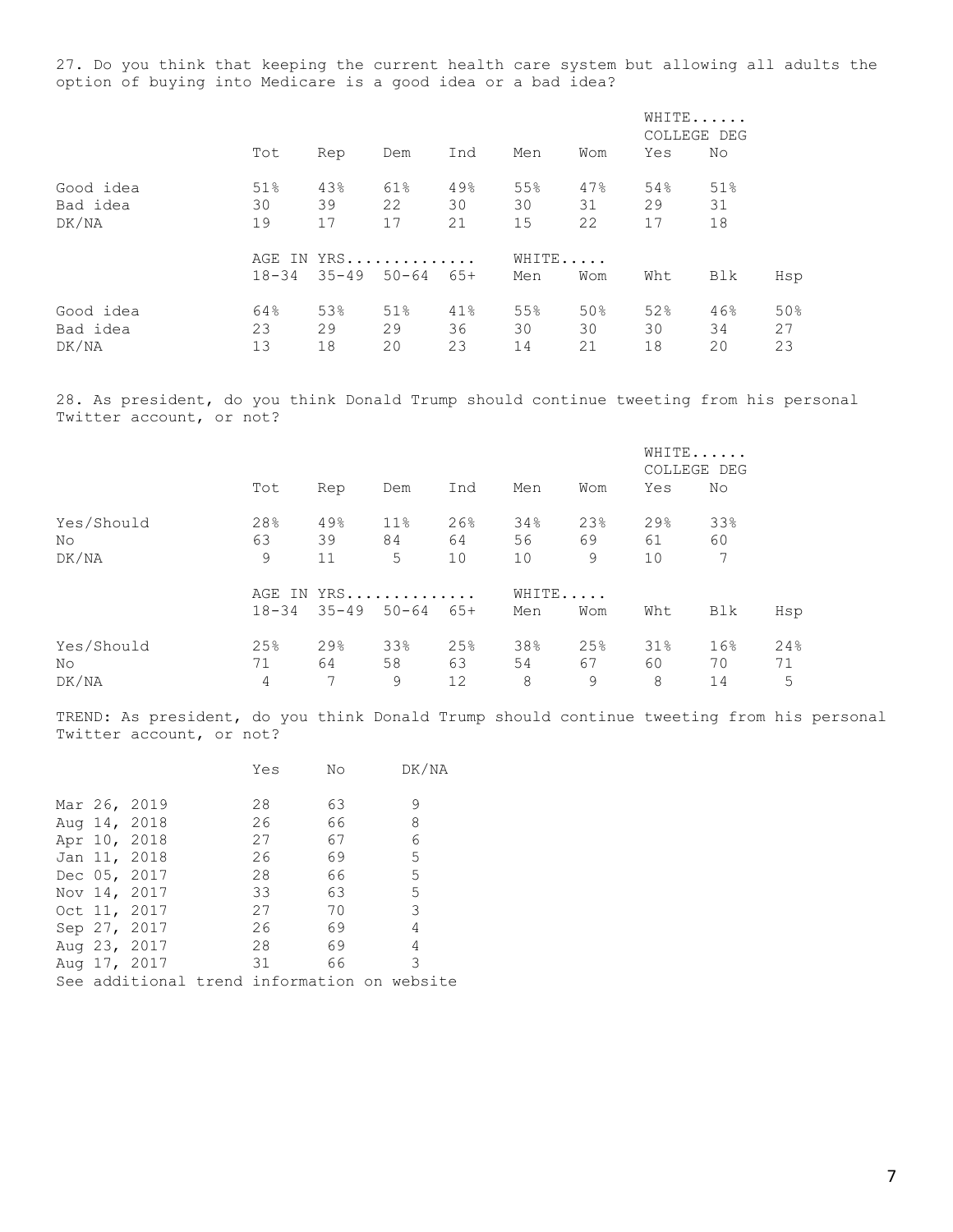29. Thinking about the relationship between the United States and Israel, do you think the U.S. is too supportive of Israel, not supportive enough of Israel, or is the U.S. support of Israel about right?

|                |           |                |           |       |       |     |     | WHITE<br>COLLEGE DEG |     |
|----------------|-----------|----------------|-----------|-------|-------|-----|-----|----------------------|-----|
|                | Tot       | Rep            | Dem       | Ind   | Men   | Wom | Yes | No                   |     |
| Too supportive | 24%       | 8 <sup>°</sup> | 38%       | 23%   | 25%   | 22% | 27% | 15%                  |     |
| Not enough     | 14        | 19             | 11        | 14    | 14    | 14  | 10  | 15                   |     |
| About right    | 47        | 67             | 30        | 49    | 50    | 44  | 52  | 56                   |     |
| DK/NA          | 16        | 6              | 21        | 15    | 11    | 20  | 12  | 14                   |     |
|                | AGE<br>IN |                | YRS       |       | WHITE |     |     |                      |     |
|                | $18 - 34$ | $35 - 49$      | $50 - 64$ | $65+$ | Men   | Wom | Wht | Blk                  | Hsp |
| Too supportive | 29%       | 27%            | 19%       | 22%   | 22%   | 19% | 20% | 29%                  | 24% |
| Not enough     | 19        | 9              | 13        | 12    | 12    | 13  | 12  | 10                   | 28  |
| About right    | 33        | 44             | 56        | 53    | 58    | 50  | 54  | 40                   | 24  |
| DK/NA          | 18        | 19             | 12        | 13    | 8     | 19  | 13  | 21                   | 24  |

TREND: Thinking about the relationship between the United States and Israel, do you think the U.S. is too supportive of Israel, not supportive enough of Israel, or is the U.S. support of Israel about right?

|  |              | Too<br>Supp | Not<br>Enough Right | About | DK/NA |
|--|--------------|-------------|---------------------|-------|-------|
|  | Mar 26, 2019 | 24          | 14                  | 47    | 16    |
|  | Jan 13, 2017 | 16          | 31                  | 46    |       |

30. From what you know about the situation in the Middle East, do your sympathies lie more with the Israelis or more with the Palestinians?

|              | Tot       |            |                            |     |       |     |     | WHITE<br>COLLEGE DEG |     |
|--------------|-----------|------------|----------------------------|-----|-------|-----|-----|----------------------|-----|
|              |           | Rep        | Dem                        | Ind | Men   | Wom | Yes | No                   |     |
| Israelis     | 47%       | 78%        | 27%                        | 45% | 55%   | 39% | 51% | 55%                  |     |
| Palestinians | 16        | 3          | 26                         | 17  | 17    | 15  | 17  | 11                   |     |
| DK/NA        | 37        | 19         | 46                         | 38  | 29    | 45  | 33  | 34                   |     |
|              |           | AGE IN YRS |                            |     | WHITE |     |     |                      |     |
|              | $18 - 34$ |            | $35 - 49$ $50 - 64$ $65 +$ |     | Men   | Wom | Wht | Blk                  | Hsp |
| Israelis     | $31\%$    | 43%        | 53%                        | 55% | 61%   | 45% | 53% | 28%                  | 36% |
| Palestinians | 27        | 17         | 12                         | 10  | 15    | 12  | 14  | 25                   | 15  |
| DK/NA        | 42        | 40         | 35                         | 35  | 24    | 42  | 33  | 47                   | 49  |

TREND: From what you know about the situation in the Middle East, do your sympathies lie more with the Israelis or more with the Palestinians?

|  |              |     | Israe- Palest- |    |  |  |
|--|--------------|-----|----------------|----|--|--|
|  |              | lis | inians DK/NA   |    |  |  |
|  |              |     |                |    |  |  |
|  | Mar 26, 2019 | 47  | 16             | 37 |  |  |
|  | Jan 13, 2017 | 54  | 15             | 30 |  |  |
|  | Oct 06, 2011 | 51  | 15             | 34 |  |  |
|  | Jun 09, 2011 | 55  | 12             | 33 |  |  |
|  | Apr 22, 2010 | 57  | 13             | 31 |  |  |
|  | Dec 12, 2001 | 51  | 13             | 36 |  |  |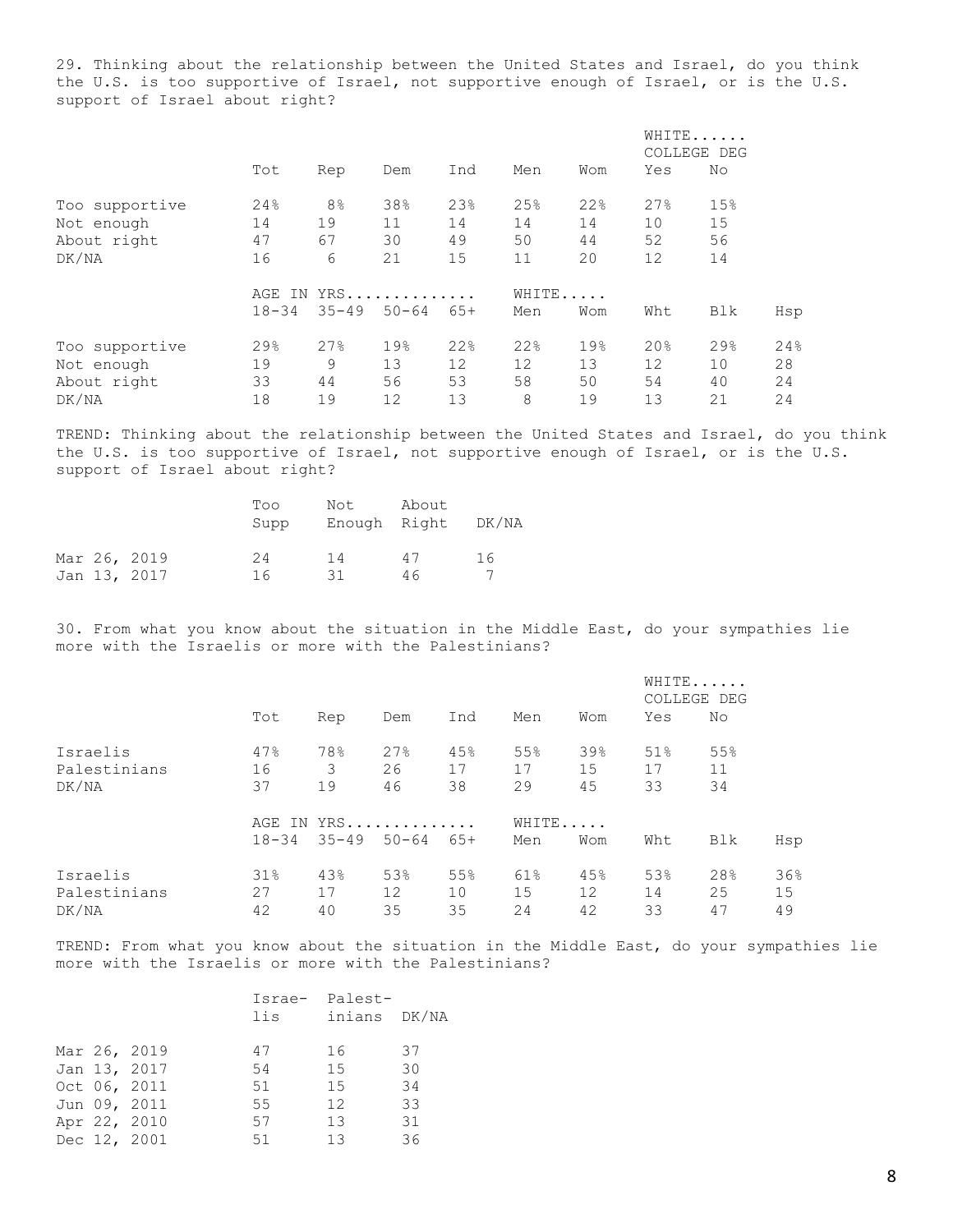31. As you may know, Special Counsel Robert Mueller was appointed to oversee the criminal investigation into any links or coordination between President Trump's campaign and the Russian government. Do you think that he conducted a fair investigation into this matter, or not?

|                          | Tot             |                 |                               |                 |                 |                 |                 | WHITE<br>COLLEGE DEG |                 |
|--------------------------|-----------------|-----------------|-------------------------------|-----------------|-----------------|-----------------|-----------------|----------------------|-----------------|
|                          |                 | Rep             | Dem                           | Ind             | Men             | Wom             | Yes             | No                   |                 |
| Yes/Fair<br>No<br>DK/NA  | 55%<br>26<br>19 | 47%<br>37<br>15 | 65%<br>18<br>17               | 53%<br>25<br>22 | 55%<br>30<br>15 | 54%<br>23<br>23 | 64%<br>20<br>16 | 53%<br>29<br>18      |                 |
|                          | $18 - 34$       |                 | AGE IN YRS<br>$35 - 49$ 50-64 | 65+             | WHITE<br>Men    | Wom             | Wht             | Blk                  | Hsp             |
| Yes/Fair<br>No.<br>DK/NA | 52%<br>28<br>20 | 54%<br>28<br>18 | 57%<br>28<br>15               | 58%<br>22<br>20 | 60%<br>27<br>13 | 57%<br>23<br>21 | 58%<br>25<br>17 | 52%<br>29<br>19      | 44%<br>30<br>26 |

Modified 'is conducting' to 'conducted' on March 23

TREND: As you may know, Special Counsel Robert Mueller was appointed to oversee the criminal investigation into any links or coordination between President Trump's campaign and the Russian government. Do you think that he conducted a fair investigation into this matter, or not? (Note: Prior to March 26, 2019, "is conducting")

|  |                                             | Yes/ |    |       |  |
|--|---------------------------------------------|------|----|-------|--|
|  |                                             | Fair | No | DK/NA |  |
|  |                                             |      |    |       |  |
|  | Mar 26, 2019                                | 55   | 26 | 19    |  |
|  | Mar 05, 2019                                | 54   | 27 | 19    |  |
|  | Dec 19, 2018                                | 48   | 38 | 13    |  |
|  | Nov 20, 2018                                | 56   | 28 | 16    |  |
|  | Sep 10, 2018                                | 55   | 32 | 13    |  |
|  | Aug 14, 2018                                | 51   | 33 | 16    |  |
|  | Jul 24, 2018                                | 55   | 31 | 13    |  |
|  | Jun 08, 2018                                | 50   | 35 | 15    |  |
|  | Apr 26, 2018                                | 54   | 31 | 15    |  |
|  | Apr 10, 2018                                | 52   | 32 | 17    |  |
|  | See additional trend information on website |      |    |       |  |

32. Do you think that Special Counsel Robert Mueller's report should be released to the American public, or not?

|                             |                |               |                         |                |                |                |                | WHITE<br>COLLEGE DEG |               |
|-----------------------------|----------------|---------------|-------------------------|----------------|----------------|----------------|----------------|----------------------|---------------|
|                             | Tot            | Rep           | Dem                     | Ind            | Men            | Wom            | Yes            | No                   |               |
| Yes/Released<br>No          | 84%<br>9       | 75%<br>17     | 93%<br>4                | 86%<br>8       | 86%<br>8       | 83%<br>10      | 84%<br>11      | 84%<br>9             |               |
| DK/NA                       | 6<br>AGE<br>ΙN | 8             | $\overline{4}$<br>$YRS$ | 6              | 6<br>WHITE     | 6              | 5              | 7                    |               |
|                             | $18 - 34$      |               | $35 - 49$ 50-64         | 65+            | Men            | Wom            | Wht            | Blk                  | Hsp           |
| Yes/Released<br>No<br>DK/NA | 87%<br>6<br>7  | 87%<br>9<br>4 | 86%<br>10<br>5          | 79%<br>12<br>9 | 85%<br>10<br>5 | 83%<br>10<br>7 | 84%<br>10<br>6 | 87%<br>10<br>3       | 88%<br>6<br>6 |

Removed 'when it is finished' on March 23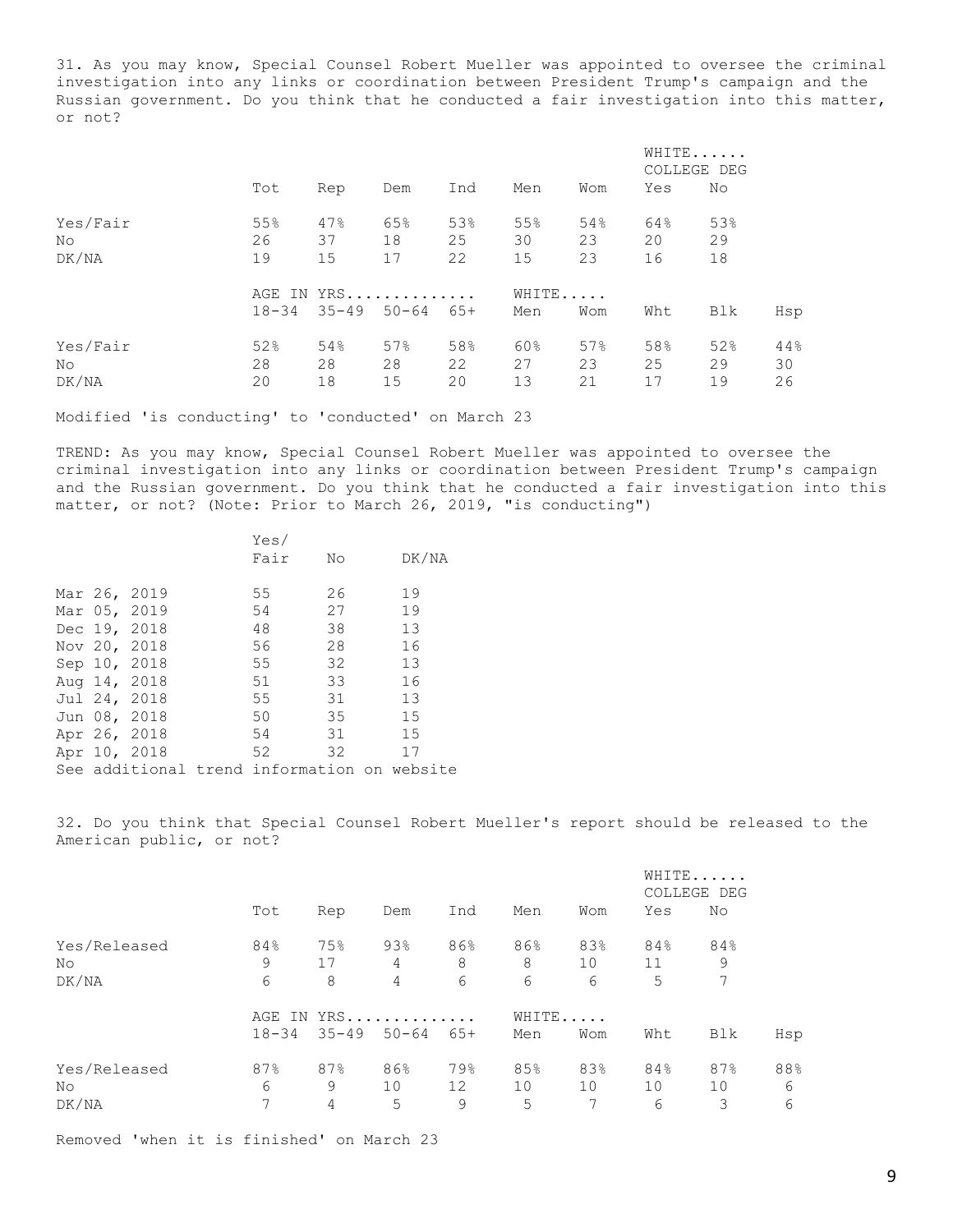33. Do you think that the investigation into any links or coordination between President Trump's 2016 election campaign and the Russian government was a legitimate investigation, or do you think it was a political witch hunt?

|                         |           |                 |           |       |       |     |     | WHITE<br>COLLEGE DEG |     |
|-------------------------|-----------|-----------------|-----------|-------|-------|-----|-----|----------------------|-----|
|                         | Tot       | Rep             | Dem       | Ind   | Men   | Wom | Yes | No                   |     |
| Legitimate              | 49%       | 11 <sup>°</sup> | 84%       | 49%   | 43%   | 55% | 51% | 39%                  |     |
| Political witch hunt 43 |           | 83              | 11        | 42    | 50    | 37  | 45  | 54                   |     |
| DK/NA                   | 8         | 6               | 6         | 9     | 8     | 8   | 4   | 7                    |     |
|                         | AGE IN    |                 | $YRS$     |       | WHITE |     |     |                      |     |
|                         | $18 - 34$ | $35 - 49$       | $50 - 64$ | $65+$ | Men   | Wom | Wht | Blk                  | Hsp |
| Legitimate              | 61%       | 51%             | 43%       | 48%   | 40%   | 48% | 45% | 68%                  | 51% |
| Political witch hunt 27 |           | 42              | 50        | 46    | 54    | 46  | 50  | 18                   | 40  |
| DK/NA                   | 12        | 6               | 7         | 6     | 5     | 6   | 6   | 14                   | 9   |

Modified 'is' to 'was' on March 23

TREND: Do you think that the investigation into any links or coordination between President Trump's 2016 election campaign and the Russian government was a legitimate investigation, or do you think it was a political witch hunt? (Note: Prior to March 26, 2019, "is")

|  |  |              |    |           | Legit- Witch    |  |  |  |  |
|--|--|--------------|----|-----------|-----------------|--|--|--|--|
|  |  |              |    | mate Hunt | DK/NA           |  |  |  |  |
|  |  | Mar 26, 2019 | 49 | 43        | 8               |  |  |  |  |
|  |  | Nov 20, 2018 | 50 | 44        | 6               |  |  |  |  |
|  |  | Jul 24, 2018 | 54 | 40        | 7               |  |  |  |  |
|  |  | Jun 08, 2018 | 48 | 44        | 7               |  |  |  |  |
|  |  | Apr 26, 2018 | 52 | 44        | 4               |  |  |  |  |
|  |  | Mar 07, 2018 | 53 | 42        | 5               |  |  |  |  |
|  |  | Feb 06, 2018 | 50 | 42        | $7\phantom{.0}$ |  |  |  |  |
|  |  | Jan 18, 2018 | 52 | 43        | 5               |  |  |  |  |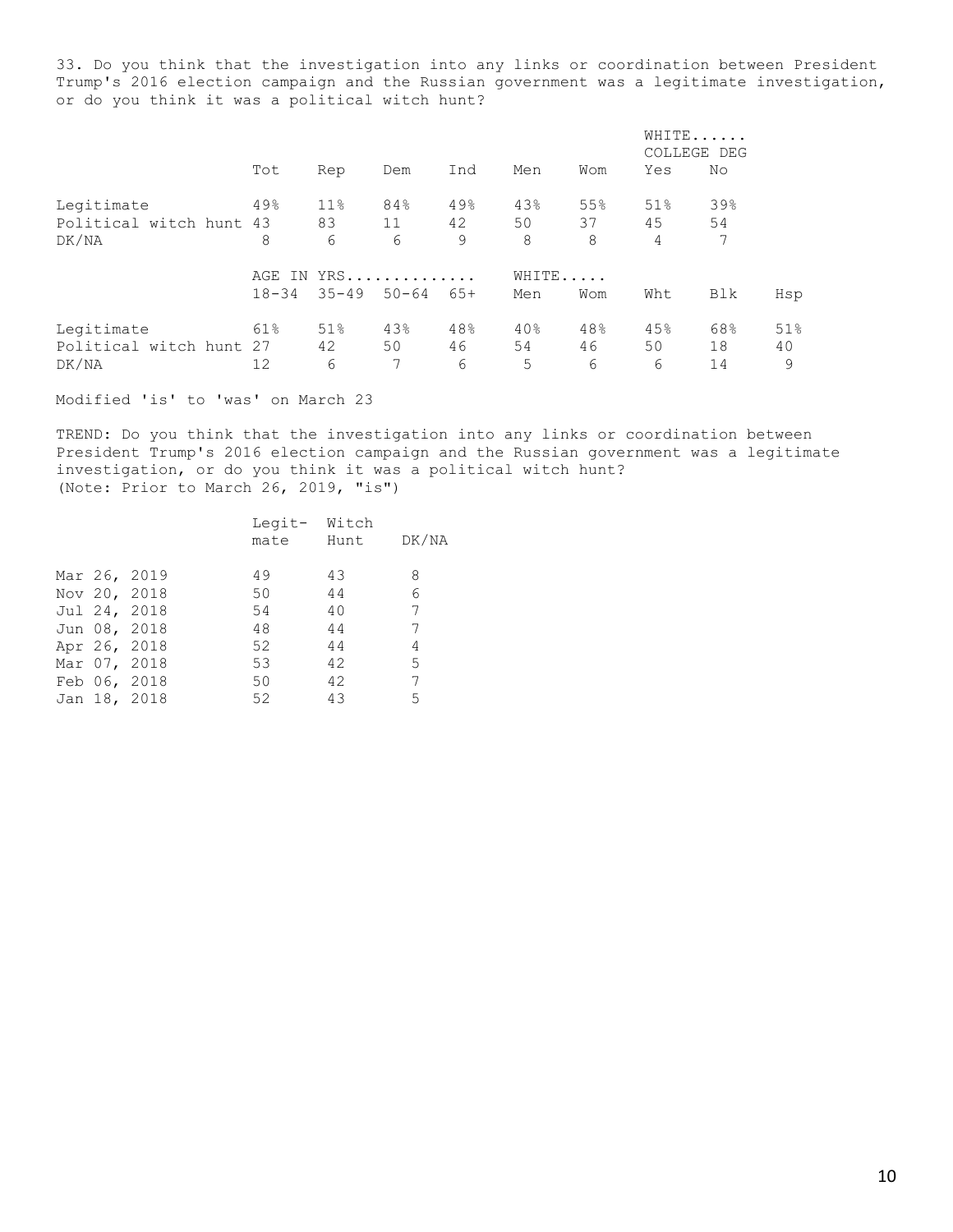34. Do you think that white supremacist groups pose a threat to the United States, or not?

|                            |                |                |                         |                | WHITE<br>COLLEGE DEG |                |                |                |                |
|----------------------------|----------------|----------------|-------------------------|----------------|----------------------|----------------|----------------|----------------|----------------|
|                            | Tot            | Rep            | Dem                     | Ind            | Men                  | Wom            | Yes            | No             |                |
| Yes/Threat<br>No<br>DK/NA  | 65%<br>29<br>6 | 41%<br>51<br>7 | 88%<br>9<br>3           | 66%<br>29<br>5 | 59%<br>37<br>5       | 71%<br>22<br>7 | 69%<br>27<br>4 | 55%<br>38<br>6 |                |
|                            | $18 - 34$      | $35 - 49$      | AGE IN YRS<br>$50 - 64$ | 65+            | WHITE<br>Men         | Wom            | Wht            | Blk            | Hsp            |
| Yes/Threat<br>No.<br>DK/NA | 69%<br>25<br>5 | 68%<br>29<br>3 | 64%<br>31<br>5          | 66%<br>26<br>8 | 55%<br>41<br>4       | 68%<br>26<br>7 | 62%<br>33<br>5 | 81%<br>9<br>10 | 72%<br>24<br>3 |

TREND: Do you think that white supremacist groups pose a threat to the United States, or not?

|  |              | Yes/<br>Threat No |    | DK/NA |
|--|--------------|-------------------|----|-------|
|  | Mar 26, 2019 | 65                | 29 | 6     |
|  | Nov 21, 2018 | 61                | 36 |       |
|  | Aug 23, 2017 | 64                | 34 | 2     |

34a. (If yes/white supremacist groups pose threat q34) Do you think that white supremacist groups pose an immediate threat to the United States, or not?

|               |     |     |                               |     | WHITE SUPREMACIST GROUPS POSE THREAT Q34 |     |       |                      |     |
|---------------|-----|-----|-------------------------------|-----|------------------------------------------|-----|-------|----------------------|-----|
|               |     |     |                               |     |                                          |     |       | WHITE<br>COLLEGE DEG |     |
|               | Tot | Rep | Dem                           | Ind | Men                                      | Wom | Yes   | No                   |     |
| Yes/Immediate | 64% | 41% | 79%                           | 54% | 57%                                      | 70% | 61%   | 57%                  |     |
| No.           | 30  | 52  | 17 38                         |     | 40                                       |     | 22 34 | 35                   |     |
| DK/NA         | 6   | 8   | $\overline{4}$                | 8   | 3                                        | 8   | 5     | 8                    |     |
|               |     |     | AGE IN YRS                    |     | WHITE                                    |     |       |                      |     |
|               |     |     | $18-34$ $35-49$ $50-64$ $65+$ |     | Men                                      | Wom | Wht   | Blk                  | Hsp |
| Yes/Immediate | 73% | 62% | 58%                           | 64% | 51%                                      | 66% | 59%   | 78%                  | 71% |
| No.           | 24  | 34  | 35                            | 28  | 46                                       | 26  | 34    | 20                   | 23  |
| DK/NA         | 4   | 4   | 7                             | 9   | 3                                        | 9   | 6     | $\overline{2}$       | 6   |

TREND: (If yes/white supremacists pose threat) Do you think that white supremacist groups pose an immediate threat to the United States, or not?

|  |              |          | WHITE SUPREMACIST GROUPS POSE THREAT |       |  |
|--|--------------|----------|--------------------------------------|-------|--|
|  |              | Yes/     |                                      |       |  |
|  |              | Immed No |                                      | DK/NA |  |
|  |              |          |                                      |       |  |
|  | Mar 26, 2019 | 64       | 30                                   |       |  |
|  | Nov 21, 2018 | 60       | 34                                   | 5     |  |
|  | Aug 23, 2017 | 61       | 37                                   |       |  |